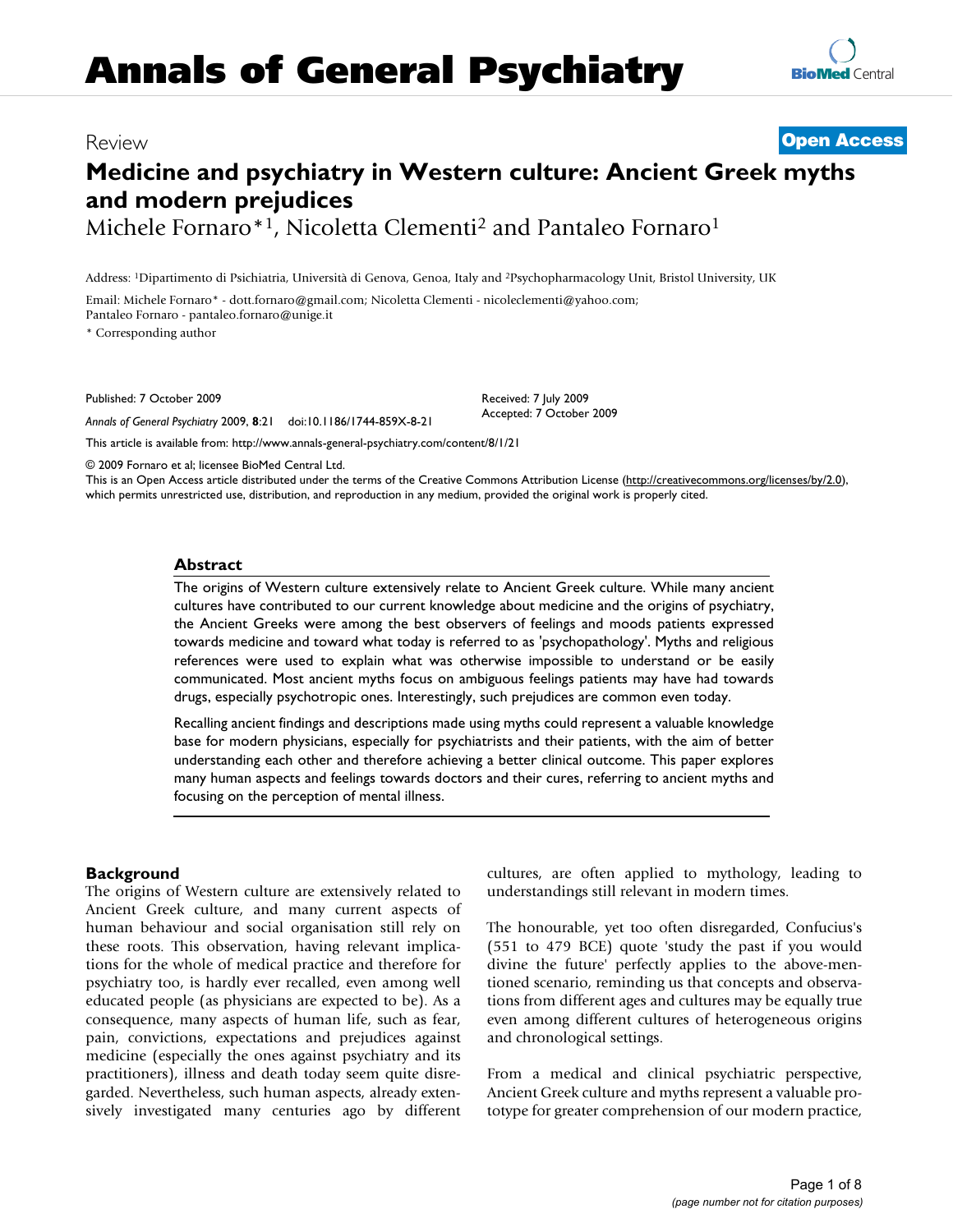with the aim of instigating better clinical compliance, treatment adherence and outcomes.

#### **Stigmatisation, myths and prejudices against mental illness**

Prejudice and discrimination against mental illness have been reported since ancient times, while both somatic and non-somatic illnesses were traditionally considered as a sort of 'punishment' for a guilty patient. The Ancient Greek word 'aítia' ('guilty', 'responsibility'), also links with the beginning of the word 'aetiology' and other medically related words as well. Prejudices against mental illness had further developed by the period from the Middle Ages to the 17th century, when the French physician Perdulcis (1545 to 1611) first introduced psychiatric nosology describing clinical pictures as 'demonopatia mania' and 'demonic possession' provoked by the blending of 'evil spirit' with 'Hippocratic humors' [1].

An example of such an approach to mental illness is the one provided by hysteria, whose somatic anaesthesia, in the sense of pain relief, was considered to be due to demonic interventions until the late 17th century, before being though of as an illness, yet it is still seen today in a detrimental way, since seldom identified as a factitious disorder [2].

Today, magical interpretations, myths and prejudices against mental illness are not uncommon, often leading to clinical worsening of the patient's conditions with resulting loss of self-esteem, fear, social retirement and acting out among other issues.

High failure rates in early recognition of depression have been reported among general practitioners, possibly due to a prevalence of somatic presentation at onset. Indeed, somatic symptoms are 'easier' and quicker to be diagnosed and to be 'accepted', and this is probably why many patients (usually 'unconsciously') exhibit such manifestations instead of non-somatic, 'masked', ones.

A 'masked depression', defined as one with almost exclusively somatic presentations, is often reported among specific populations or social conditions as an expression of the 'pathoplastic' effect of culture [3]. As a consequence, delay in adequate treatment can often provoke further impairment and lead to a poorer outcome.

Stigma and prejudice against mental illness, though still far from being a thing of the past, has been progressively addressed in the media and by various organisations. For example, the National Alliance on Mental Illness (NAMI) counts more than 185,000 members in USA involved in spreading greater knowledge of the clinical and social phenomenon of mental illness. NAMI also cooperates with the American Psychiatric Association (APA) in pursuing the goal of introducing acts overcoming social and employment laws that are discriminatory to the mental ill.

Similar objectives are the ones the World Health Organization (WHO) is pursuing along with many others societies and organisations among different countries. In the UK, the 'Changing Minds Stigma Campaign' introduced in 1997 by the Royal College of Psychiatrists had the aim of spreading knowledge about the phenomenon of mental illness among the general population, while the World Psychiatric Association (WPA) mainly focuses on reducing stigma against schizophrenia.

The above-mentioned organisations and societies, and many others besides, also focus on reducing stigma against psychotropic drugs, as they usually represent the core therapy to treat psychiatric conditions. In fact, most discrimination and fear related to psychiatric drugs is due to the potential side effects common to first generation treatments.

For example, typical antipsychotics, an effective and valuable class of drugs, have been repeatedly reported to potentially induce extrapyramidal syndrome (EPS), tardive dyskinaesia (TD) and other side effects [4], while newly introduced, safer yet still effective atypical antipsychotics are still not as 'popular' in the media or as well known by patients [5], especially in Europe and Australia compared to USA.

Further complicating the perception patients and the general population have of psychiatric disorders is the fact that in most cases psychiatric conditions can manifest with heterogeneous clinical pictures during the lifespan of the patient [6].

Sleep disturbances, motor retardation or agitation and cognition impairments, as many other symptoms, could precede a 'full threshold' disorder or represent a residual one, possibly due to a partial remission and/or an abrupt interruption of pharmacotherapy, leading to a poorer quality of life and further increasing social and interpersonal problems [7].

#### **Mythology, medicine or both?**

Elephants and pigs have long been observed to enjoy the effects of alcohol obtained by eating fallen mangoes or apples that are fermenting. It seems like our ancestors observed and copied the behaviour of such animals and then, being human and having the ability to think and create, developed methods to ensure a continuous alcohol supply. One assumes that the survival value of such a process was then, as now is, the desire for temporary escape from the human condition.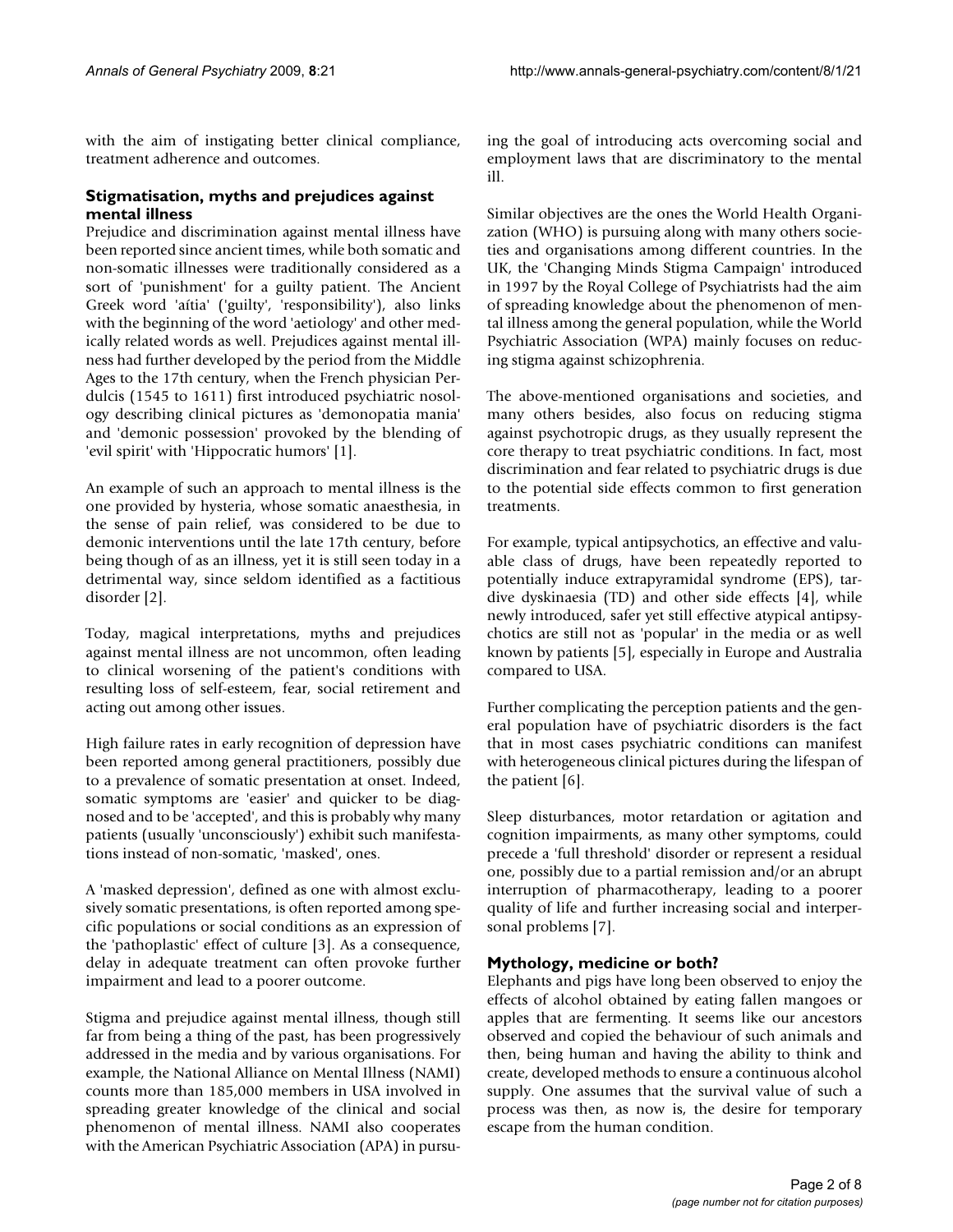Natural psychotropic substances obtained from plants including tobacco, cannabis, opium, coffee and others provided the needed escape, constituting the so-called 'pre-alcoholic era'.

Both recreational and therapeutic uses for natural resources were pursued at the same time. Looking to their close environment, human beings did not distinguish between substances aimed at treating illness or alleviating pain. Indeed, both purposes were originally considered as indivisible needs and only later were they considered separately. Moreover, somatic and psychic illnesses were initially seen as part of the same whole, therefore being treated using the same substances as well.

Psychic and somatic symptoms were considered as separated phenomena only in later times, before finally being progressively considered once more as different manifestations affecting the 'same body' in the course of the 'same disease'.

Rather than looking for remedies from environmental sources, the human need to search for a cure for pain, illness and death has been addressed by looking to the supernatural and magic. Unsurprisingly, the word 'remedy' derives from the Latin verb 'mederi', which resembles the Latin origin of the word 'medicine' as well. In fact, the main goal of medicine is to provide a cure for pain and illness, independently of the source.

Ancient Greek medicine was a complex practice perceived as something between myth and reality, as an expression of a magical divinatory, hieratic and empirical technical practice. Consequently, ancient medicine is tightly linked with ancient mythology.

An example of such overlap is the one provided by the myth of Asclepius, considered, quoting Pindar (522 to 443 BCE), to be 'the god of medicine' by Ancient Greeks [8].

According to the myth, Asclepius, son of the god Apollo and the nymph Coronis, was born from by the dead body of his mother, an unfaithful wife executed by the goddess Artemis, twin sister of Apollo. This has been considered as the first Caesarean birth delivered from a dead mother. Asclepius was raised by Chiron, a centaur, again an overlap between myth and medical knowledge, considered as the master of medical practice and herbal medicines. Soon the pupil surpassed his master, becoming the 'god of medicine'.

Homer (circa 8th century BCE) also reports Asclepius as being the first to distinguish between medicine and surgery: he gave the power of recovery to his son Podalirius and the ability to treat wounds to Machaon; interestingly, no separation between psychic and somatic conditions was made [9].

Most ancient myths were routinely related to everyday life events. Over 200 temples to Asclepius's were built within the Hellades, representing the first known hospitals. The patients were allowed to rest and to sleep close to the arcades where prophetic dreams took place, probably induced by the unwitting consumption of drugs. During such dreams, they believed they could feel the presence of Asclepius providing them with therapeutic tips and the ability to recovery. In fact, the wizard doctors, dressed up as gods, were the ones giving poisons to the patients at night.

Temples had long been considered the preferred setting for magical and medical rituals, and animals were a frequent presence during such ceremonies. The mythological character of Coronis, the mother of the god of medicine, is also related to the therapeutic ritual performed at the sacred temple of Athena. The name Coronis is derived from the Ancient Greek word 'corònos' meaning 'crows', considered as being related to an ancient diagnostic and therapeutic ritual performed to divine the future. During this practice it was possible to attend to the reincarnation of heroes as ravens or snakes by the intervention of the goddess Athena, also known as the 'mistletoe user'.

Harvesting mistletoe growing over oak branches retained the symbolic meaning of castrating the host tree because the juice from mistletoe berries, seen as the 'oak sperm' (mistletoe was called 'viscum album' in Latin, maybe due to its sperm-like features) was considered to be charged with regenerative powers and therapeutic properties [10]. The word 'mistletoe' is related to the Latin name of the god of medicine, Asclepius, as well, meaning 'what is hanging from the edible oak', or 'esculent', that is to say 'good to be eaten', as mistletoe also means.

It is curious to note that among different civilizations and in different ages, the same substances were used with similar purposes while today most of these significances are all but forgotten. For example, the Celts considered mistletoe sacred too, using it in many religious rituals. This plant was also widely used as a remedy during the Middle Ages and the Renaissance, while by the second half of the 19th into the first decades of the 20th century it was being prescribed for its antihypertensive properties. Today, it just has a symbolic value at Christmas.

Mistletoe is just one among many different herbs and trees used in ancient medical practice; the bark of willow trees surrounding the temple of Athena contained salicylate, an antipyretic and anti-inflammatory drug still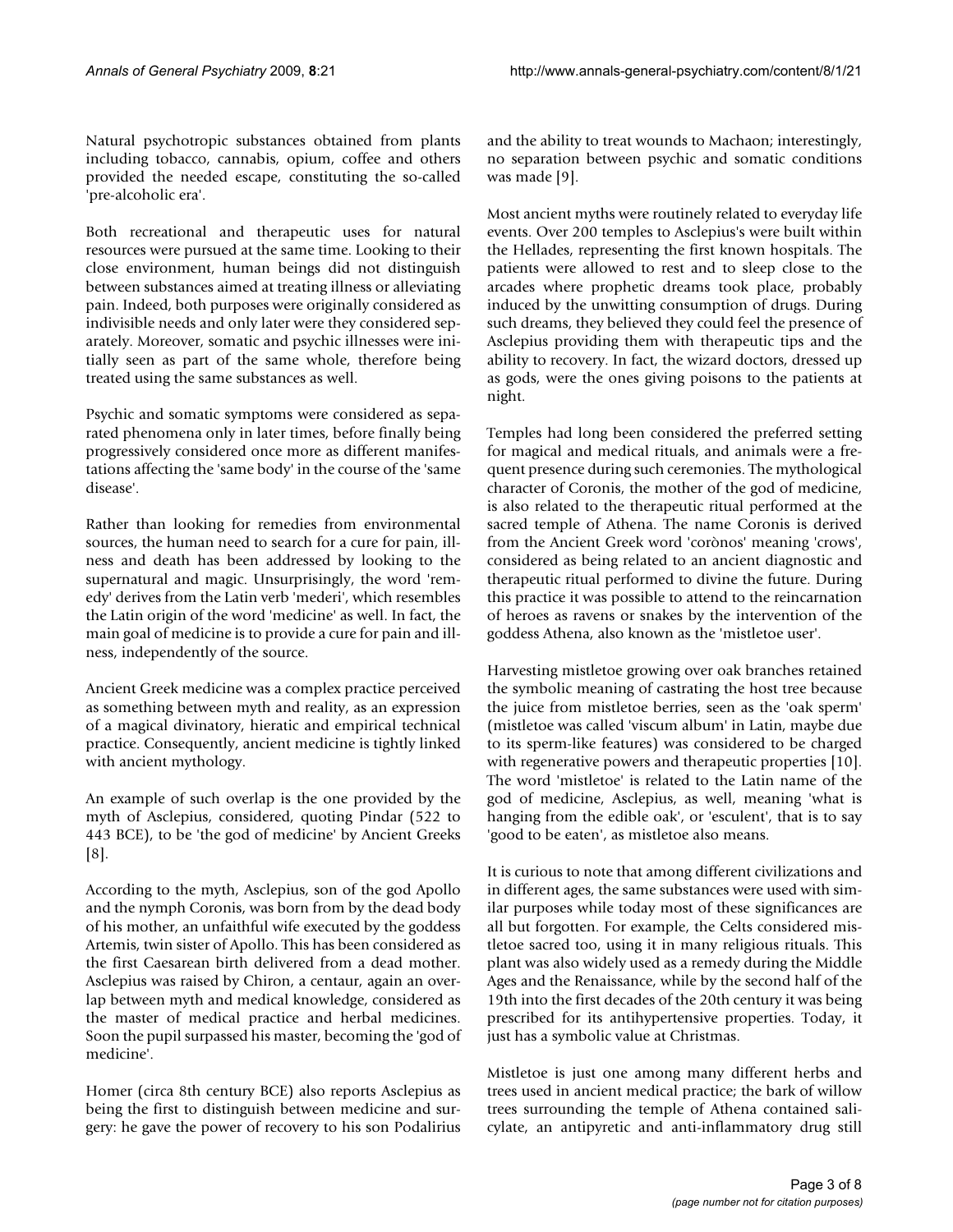widely prescribed by modern physicians (today known to be able to interact with reactive proinflammatory C-protein).

Independently of the myths used to explain medical illnesses and their management, overlaps between legend, religion and medicine had long been widespread among Ancient Greeks until Hippocrates (460 to 377 BCE) first distinguished such entities.

Hippocrates introduced a more modern-like model of depression. He applied the concepts of his essential 'theory of four humors and temperaments' to melancholia ('mélaina' means 'black' while 'cholé' is 'bile'), described as a consequence of an imbalance of the four essential fluids influencing both physical and psychic manifestations. These fluids ('humors') were blood, phlegm, black bile and yellow bile.

As for psychic disorders, the fluid theory was equally valid for somatic manifestations too. According to Hippocratic theory, an imbalance in fluid proportions was considered responsible for a peculiar temperament, possibly leading to severe depression, while a healthy subject, the 'good humor' man, has the four humors in appropriate proportions. Depression and other psychiatric conditions were therefore considered organic disorders.

Modern doctors know that in the course of pancreatic cancer most patients experience severe 'melancholic' depression, almost indistinguishable from primary depression; ancient doctors had already noted this clinical phenomenon, and this is probably why the pancreas was considered the inner site of black bile.

Using the above-mentioned theory, Hippocrates was also the first to describe possible seasonal courses of 'mood' or 'humor' disorders [11]. Most Hippocratic observations represented innovative progresses in the medical field. Yet, they were generally disregarded or 'misunderstood' during the ages that followed, when myth (or religion) influenced the medical and scientific approach.

#### **Poisons and remedies**

'Doctors are men who prescribe medicines of which they know little, to cure diseases of which they know less, in human beings of whom they know nothing' (Voltaire, 1694 to 1778).

Most clinicians know from their everyday practice that a great number of patients show mistrust towards suggested drugs, especially for treatments prescribed to them for the first time and/or by physicians they have not met previously or do not know well or trust. This is probably due to a lack of knowledge and seems to be particularly true in modern psychiatry, which bases most of its therapeutic interventions on the pharmacologic approach.

Patients could perceive drugs aimed at treating their 'inner psychic pain' as 'mysterious' and/or 'unnatural' things. While today the impact of somatic pain and disease is accepted almost everywhere, this is not always true for psychiatric conditions, although possibly manifesting with somatic symptoms as well [12]. In other words, the physical pain reported by some psychiatric patients should be more often go disregarded compared the one reported by "non psychiatric patients"; in many cultures, this may have contributed the somatic expression of psychiatric symptomatology to be a "more acceptable" way to communicate the experienced pain.

Again, looking back to Ancient Greek mythology, it is easy to find many explanations for this kind of mentality, prejudice and concern against the 'doctor and his drugs', which in most cases is still far from being completely overcome even today.

The etymology of the word 'pharmacology' has different meanings. The Ancient Greek word 'phàrmakon' means 'poison' or 'drug', but also means 'lucky charm'. In fact, the 'drug', as a 'poison', is a substance that could lead to the patient's death or, as with a magic 'amulet', it could 'magically' lead to their recovery.

The ambivalence patients experienced towards doctors and their cures has been described in many Ancient Greek myths. One famous Greek myth is that of the Zeus oracle Trophonios, situated in a cavern in the Lebadeia village in the region of Boiotia.

According to the myth, Trophonios was also a sort of 'wizard doctor', able to change the given temperament of a subject to one of an opposite polarity. Patients, most likely catatonic depressed ones, were taken into his presence with the aim of making them recover from severe illness [9]. Curiously, the Novartis trade name for the tricyclic antidepressant molecule imipramine is 'Tofranil', referring to a hoped immediate improvement in the mood of depressed patients.

Most Ancient Greek myths were also adopted by later civilizations. Ancient Roman coins represented Janus Bifrons as a frightening ugly character with two bearded faces looking in opposite directions (a double-headed character had already appeared on Greek coins in Amphipolis and Thessalonica) [9]. The 'double-face' profile of the character and the two opposite possible outcomes of the 'therapy', perfectly resemble the concept of ambivalence toward medicine and its practitioners.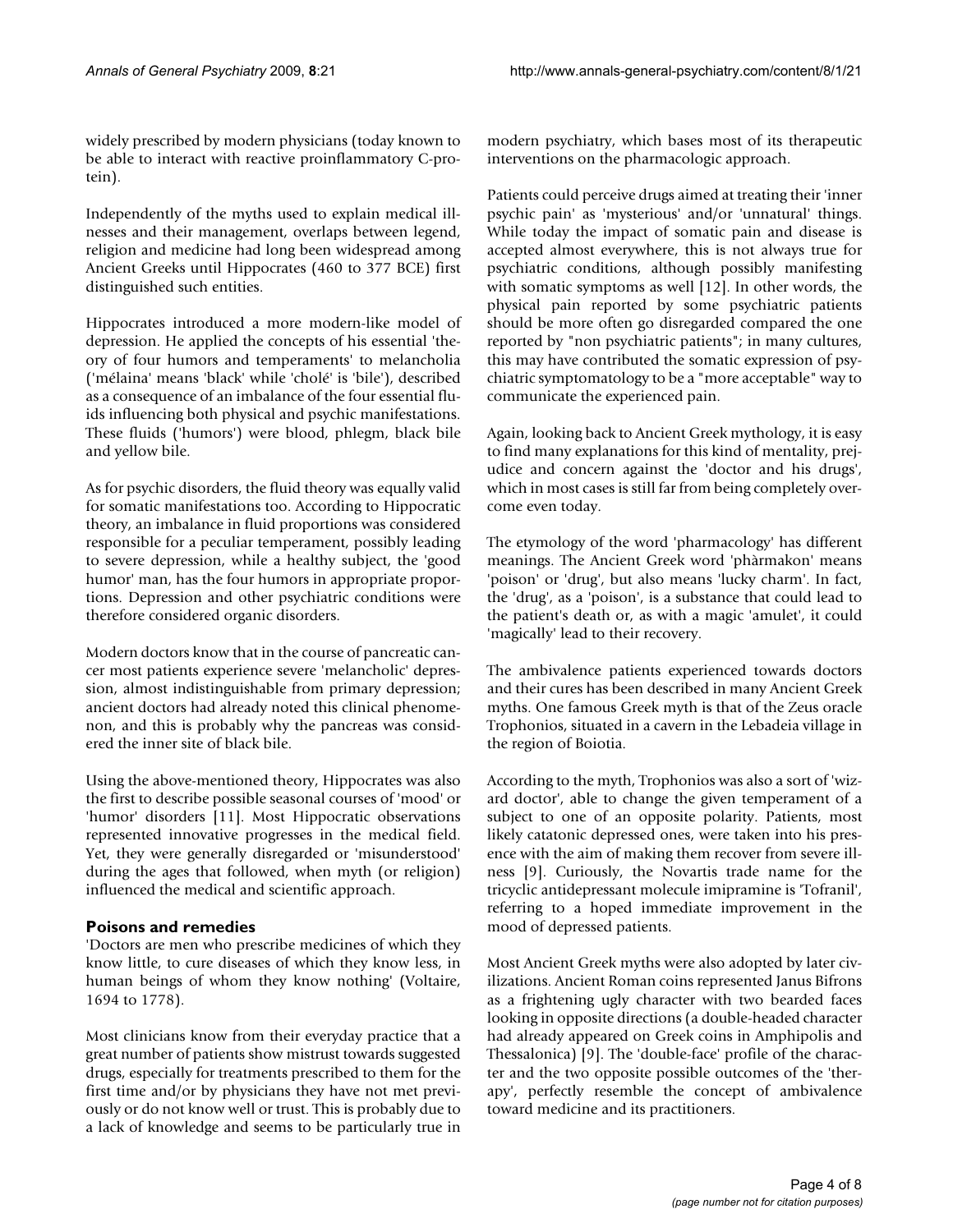One of the most curious aspects of Ancient Greek mythology is that in most cases the same myth, based on a relatively simple structure, is used to 'explain' different (often complex) concepts not elsewhere understood. This applies to complicated concepts and life events experienced by the patient, such as pain, illness and death.

Again, referring to the myth of Asclepius, it includes elements closely associated with the magical and irrational aspects of medical practice and its remedies. The expectation of recovery coexists with the worry the same therapeutic intervention might also be harmful. Ancient Greeks believed Asclepius received from Athena two vials of blood she obtained from the body of the Gorgon Medusa. This blood is a perfect example of the concept of 'phàrmacon'. If obtained from the left side of the Gorgon Medusa's body, it is a deadly poison, while if taken from the right side, and managed by Asclepius in person, it has the property to bring back life to a dead body; another interesting concept being that the same drug could be a poison or a remedy depending on who administers it. The role played by the 'iatròs' or 'iatèr' or 'doctor healer', is also described by Homer as 'equal to the gods' and as an 'extraordinary heroic' one.

These kinds of symbolism undoubtedly influenced following cultures too. For example, in Christian iconography the physician is sometimes identified with the saviour, as portrayed in early 17th century oil painting 'Christ the Physician' (Werner Van Den Valckert, 1583 to 1627), representing Christ performing the urine test [13].

#### **Emotions and beliefs patients have toward medicine and doctors**

The emotions, beliefs, attitudes and behaviours described in Greek mythology refer to feelings, moods and expectations that are often reported today by psychiatric patients.

Regression, distress, fear, expectations and hopes resulting from pain and sufferance may all affect and alter the perception patients have about their illnesses, their doctors, and their medical treatment. Often their identities, and therefore their clinical condition, reveal supernatural/irrational aspects that the psychiatrist needs to consider.

These aspects become more evident as the nature and/or the cause of the illness to the patient (and to the doctor too) is more obscure. The patient could also feel his condition as more threatening and stressful depending on the communication style used by the doctor. Finally, the psychological setting the psychiatrist works in is different from the one of other physicians, as therapeutic instruments may vary.

The therapeutic effects, as well as the side effects of psychiatric drugs, result from a large number of heterogeneous factors; they could also be related to the patient's characteristics such as age, sex, physical condition, culture and personality. Another important observation is the fact that psychiatric medications are often perceived as different from general medical ones.

Curiously, the same substances can be used for different purposes: for example the metoclopramide molecule was first introduced as an antipsychotic medication and it is now prevalently used as a procinetic drug (dopamine receptors are present both in the central nervous system (CNS) and the peripheral nervous system (PNS)).

Indeed the patient could have different feelings toward the same therapy depending on the purpose it is given for and depending on the specialty of the prescribing doctor. The individual personality traits of the psychiatrist, their training, experience and culture could strongly influence the 'doctor-patient relationship', possibly affecting the therapeutic compliance and outcome.

The main concern of physicians focuses on the need to overcome recurrent attitudes of distrust towards prescribed drugs, especially psychiatric ones. In order to make this possible, psychiatrists should try to make the pill more desirable for the patient.

The painting of saints Cosmas and Damian by Burgos (circa 1495) at the Welcome Institute in London represents the two characters as caregivers providing pills. There are two kinds of pills: the red and bitter and the golden and sweet ones; the latter ones are a result of a gilding process, again a 'magical' representation of the medical practice.

Today it is still a common saying to 'take the bitter pill' or 'take the gilded pill', meaning that the way the drug it is introduced to the patient could have a significant impact on the patient's feelings toward it, and that an accurate preventive explanation on possible (side) effects by the doctor could further increase the compliance [14].

#### **Placebo, nocebo effects and polypharmacy**

Patients often show high expectations about recovery, rapidly followed by bitter disappointment and sometimes by 'interpretative' reactions: ' [...] I fell ill as the doctor gave me the wrong medicine...' or '[...] I had magnetic resonance imaging, and something went wrong in my brain'. Most of these expectations play a significant role in compliance and outcome.

The concept of 'placebo' refers to the efficacy of an inert biological substance (usually, 'a sugar pill' or any dummy medication) with any therapeutic activity; the patient taking it is unaware of its true composition, assuming they are being given a regular drug [15].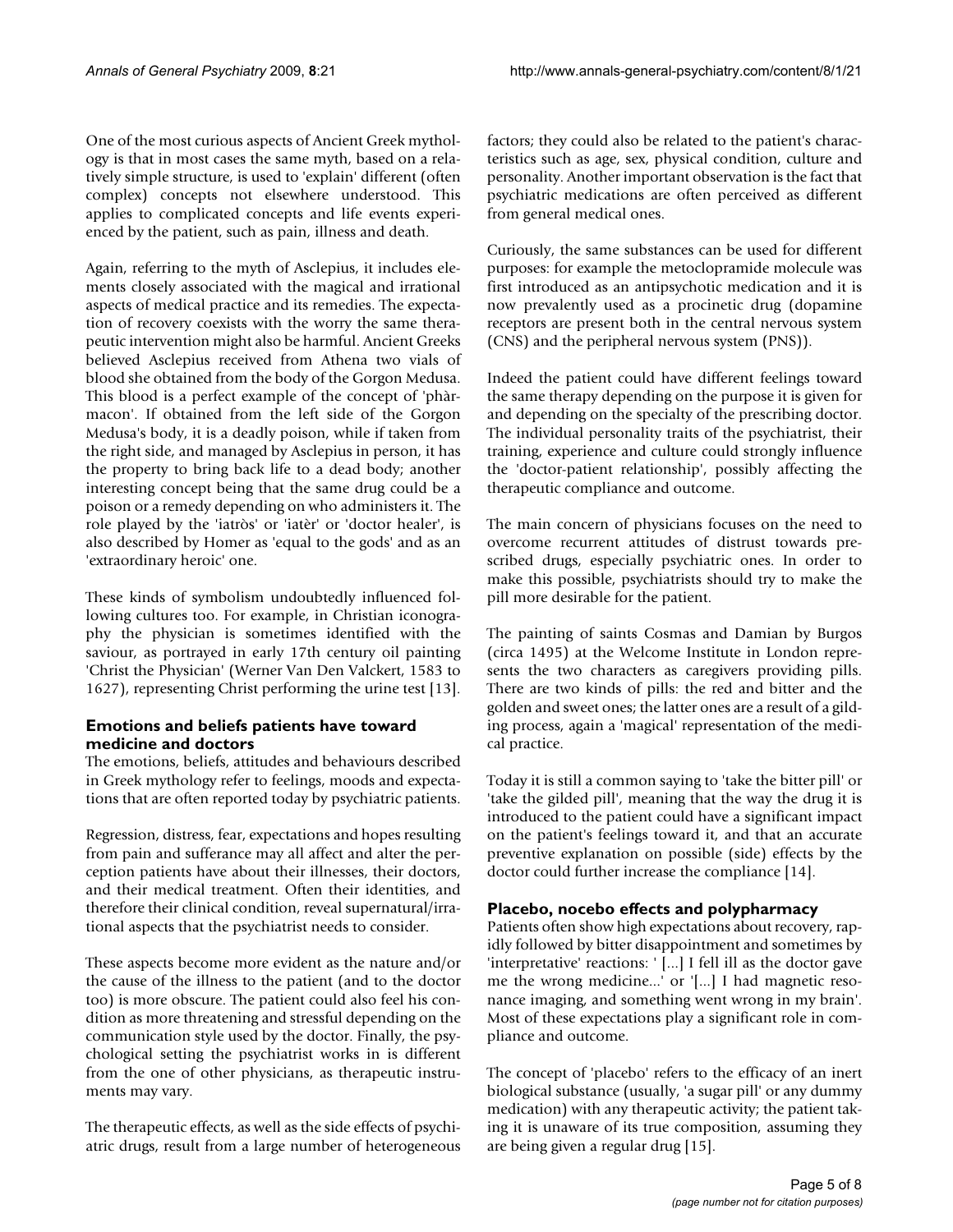Interestingly, the placebo effect has been 'described' since ancient times: Homer suggested that the same drug could be more effective depending on the caregiver, and if the patient considers the therapist to be an authoritative person or gifted with specific abilities, the outcome may improve. Homer reported that wounded heroes would have a better outcome if they were treated by Helen of Troy in person [9].

The 'first reported placebo effect' was therefore probably documented by the Ancient Greeks. While the placebo concept is quite popular among modern medical practitioners, the 'nocebo' one is not so well known. This latter concept refers to the 'quality inherent in the patient, not the remedy' [16].

As a patient could have 'good' expectations with regard to a treatment, they could also have 'bad' ones. These clinical observations have been investigated by neuroimaging studies. Studies on the placebo effect using positron emission tomography (PET) techniques and pain stimulation reported an activation of endogenous opioid-mediated transmission at the anterior cyngulate cortex, orbitofrontal cortex and insular lobe, amygdala, nucleus accumbens, periacqueductal grey matter and an activation of dopaminergic transmission at the ventral basal ganglia and nucleus accumbens.

Dopaminergic activity and hopioid transmission at the nucleus accumbens has also been reported to be directly related to the placebo response rate. Neuroimaging studies on nocebo effects have focused on the activation of dopaminergic endorphinergic transmissions [17].

Beside placebo and nocebo effects, another important concept is that of 'polypharmacy'. As stated by Hollister, 'the combinations of psychopharms are used far more often than experimental evidence or common sense dictates. Often awkward combinations of drugs arise because no one has taken time to evaluate the changing goals of treatment for a patient, but has simply added new drugs to old treatment with psychotherapeutic drugs requires thought, not reflexes' [18].

Often 'unconscious' elements may also heavily bear on the treatment relationship and outcome. For instance, a patient giving into this dependence shouldn't discontinue their medication, possibly developing symptom clusters inducing polypharmacy [18].

Alternatively, a patient having this dependence may express his anger against the clinician, convinced that whatever the doctor prescribes, it will never be sufficient; again, this could further induce polypharmacy. Considering the above-mentioned considerations, clinicians should have a curious, attentive and open-minded approach to medications, treatments and the 'concept of illness'.

As wizard doctors were supposed to do, modern physicians can heal but also harm or even kill the patient. Ambivalent feelings patients manifest toward the doctor could also lead them to think that the more the effective the treatment, the more the drug could be dangerous (or even life threatening) due to possible side effects.

#### **'Ancient psychopharmacology'**

Among different ages and cultures, various substances have been proposed as remedies. To mention a few, alcohol, opium, rauwolfia serpentine (dried roots containing reserpine, an alkaloid with antipsychotic and antihypertensive properties) and others have been popular remedies for centuries.

Among others, the Hippocratic humoral theory was the most lasting and influencial one for many centuries. In fact, it influenced the way the diseases and their determining causes were seen by physicians, thus influencing their treatment approaches as well. For example, 'black bile' impairments were still being 'diagnosed' during the Middle Ages and treated with hellebore, or melampodium (literally, 'with black roots'), which probably represents one of the first known 'ex adjuvantibus' therapies.

In fact, hellebor induced massive foul-smelling black loose stools (considered by ancients as black bile) responsible for melancholia. The patient's relatives could admire the extraordinary effects of the cure, but most of the treated subjects were not that happy: patients receiving hellebor often became emaciated and the more unlucky ones died from massive 'melena' (tarry stool) due to sudden gastric haemorrhages and intestinal bleeding. Use of the toxic herb hellebor was continued until late Middle Age, with the name of 'Christmas rose'.

Many legends about hellebor spread through different places during the Middle Ages. Among them, the most popular is probably the one about the shepherd Melampus, whose lambs grazed in luxuriant meadows with laxative effects. By observing their feeding, he decided to experiment with the herb in human beings; this has been considered as among the first reported 'animal to human' medical 'experimentations'. According to the legend, he had a great success, treating the daughters of Proetus, king of Argos (they were convinced to have reincarnated in heifers) for madness. Melampus suddenly became famous among aristocrats as rich people were worried about their constipation. He received a courtesy title of 'purgative doctor', obtaining the wedding ring of the Princess of Argos and receiving part part of the kingdom as reward. In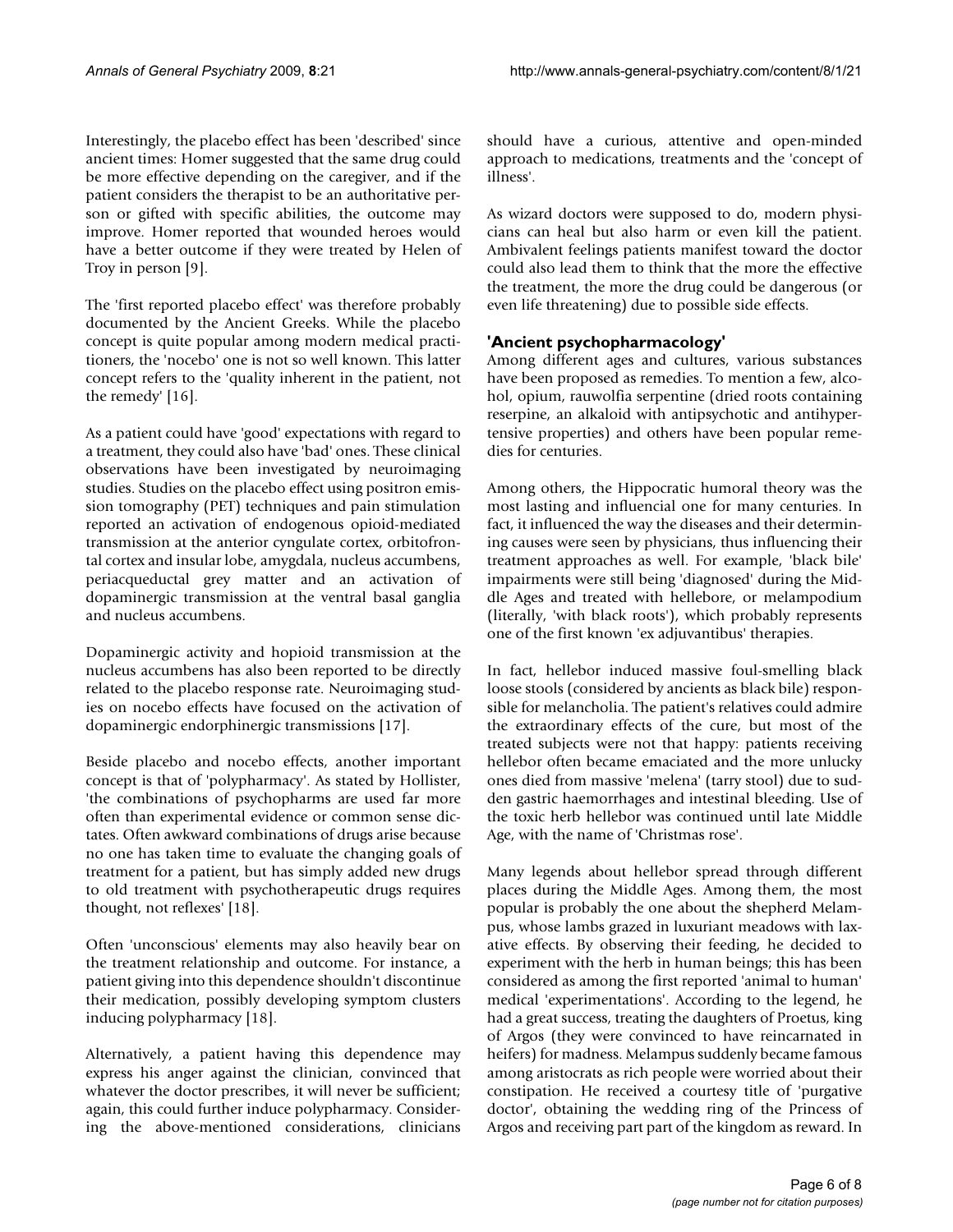fact, small doses of hellebor have laxative properties but high doses can be toxic; it is a polyvalent drug that ancient doctors knew they had to carefully manage (they had already observed the 'dose-dependent' effect of the 'pharmacokon').

The Ancient Greek word 'hellebor' origins from the two words 'ellòs' ('fawn') and 'bibróskein' ('eaten'), so it means 'plant eaten by fawns'. In facts, Fawns were known to possibly die from excessive consumption of hellebore. The definition of hellebor is therefore equivalent to the expression 'mortal feeding', thus, even hellebor could represent an example of 'pharmacon'.

While an excessive amount of black bile was the cause of melancholia, the yellow one was supposed to be responsible for pathologic mood elevation ('mania'). Aristoteles (384 to 322 BCE) considered melancholia and mania as 'dysfunctions of the body structure' [19]. Indeed, the first author linking together the two essential, opposite polarity moods was Aretaeus the Cappadocian (81 to 138 AD): ' [...] I think that melancholia is the beginning and part of mania' [20].

Further investigations on mood disorders were performed later by Galenus (129 to circa 200 or 216 AD), who considered melancholia to be due to brain alterations induced by black bile intoxication [21]. Interestingly, Ancient Greeks already observed that many psychic conditions were (also) due to environmental and dietary factors, among others. Indeed, such valuable observations further stimulated 'pharmacological' therapies even during later years when psychic and somatic conditions were still seen as distinct phenomena.

For example, the CYP3A-inducing enzymatic effect of hypericum [22] was obviously unknown during the Middle Ages and for a long time after, however the hypericum plant was extensively used with the name of 'Saint John's Wort' to treat gout, intestinal bleeding and liver diseases and also as a 'psychopharm', to 'ward off evil spirits' considered responsible for depression [23].

Remarkably, recent studies have demonstrated hypericum to have potential antidepressant properties provided by one of its active components, hypericin [23]. Hypericum extracts inhibit norepinephrine, dopamine and serotonin reuptake, increasing the concentration and the number of presynaptic and postsynaptic serotonergic receptors and strengthening γ-aminobutyric acid (GABA)ergic transmission by directly stimulating the GABA receptors [24].

Also, numerous solanaceae family plants such as atropa belladonna, stramonium (thorn apple), hyoscyamus (henbane), and mandrago officinalis (mandrake), were invested with therapeutic and magic properties such as sleep-inducing, analgaesic, antihistaminic and hallucinogenic ones, related to their anticholinergic action exerted both on the CNS and PNS [10].

Mandrake, with its dreadful anthropomorphic roots (there was a 'male' and a 'female' plant), was considered as a magic element and was therefore traded for its supposed aphrodisiacal effects. According to legend, the mandrake grew 'in the shade of the gallows' and 'where the tears of people sentenced to death had fallen' or 'in places frequented by witches and demons'. The legend also reports that if uprooted, the plant uttered a deadly cry able to make people go 'insane' or die. To avoid that, a black dog held on leash was employed during the extraction process "with a magical formula been pronounced in this circumstance". Also this ritual could have been performed only during specific astral conditions [10]. In other words, the "chance to become insane" was associated with magical and obscure causes requiring mysterious rituals to be performed in order to avoid such occurrence.

While Ancient Greeks generally considered psychic and somatic conditions as different manifestations, possibly part of the same illness, in the following centuries physicians often neglected these observations, mainly due to new religious influences.

Yet today it is sometimes reported by the media (and in the worst scenario by few doctors too) and others that 'psychopharms may hurt', and 'psycho'-pharms could be reported to be completely different from 'pharms'. This worrying phenomenon can also happen in cases where the 'pharm' and 'psychopharm' are the exact same molecule.

While most polyvalent actions from the same active principle had already been reported by Ancient Greeks physicians (usually exerted on 'different manifestations of the same illness'), the modern 'psycho' prefix still represents a hard to remove cultural limit in modern psychiatry.

It is curious to observe how psychopharmacology got its prefix just centuries after it was *de facto* introduced. Huge scientific progress has been observed since Ancient Greek times even if sometimes patients and doctors still have difficulty in forgetting the 'psycho' prefix or in overcoming some limitations of the doctor-patient relationship. Indeed, we need more knowledge about these prejudices, and we should carefully 'study the past to divine the future'.

#### **Conclusion**

Ancient Greek mythology and other ancient cultures, independent of age or region, often represent a valuable